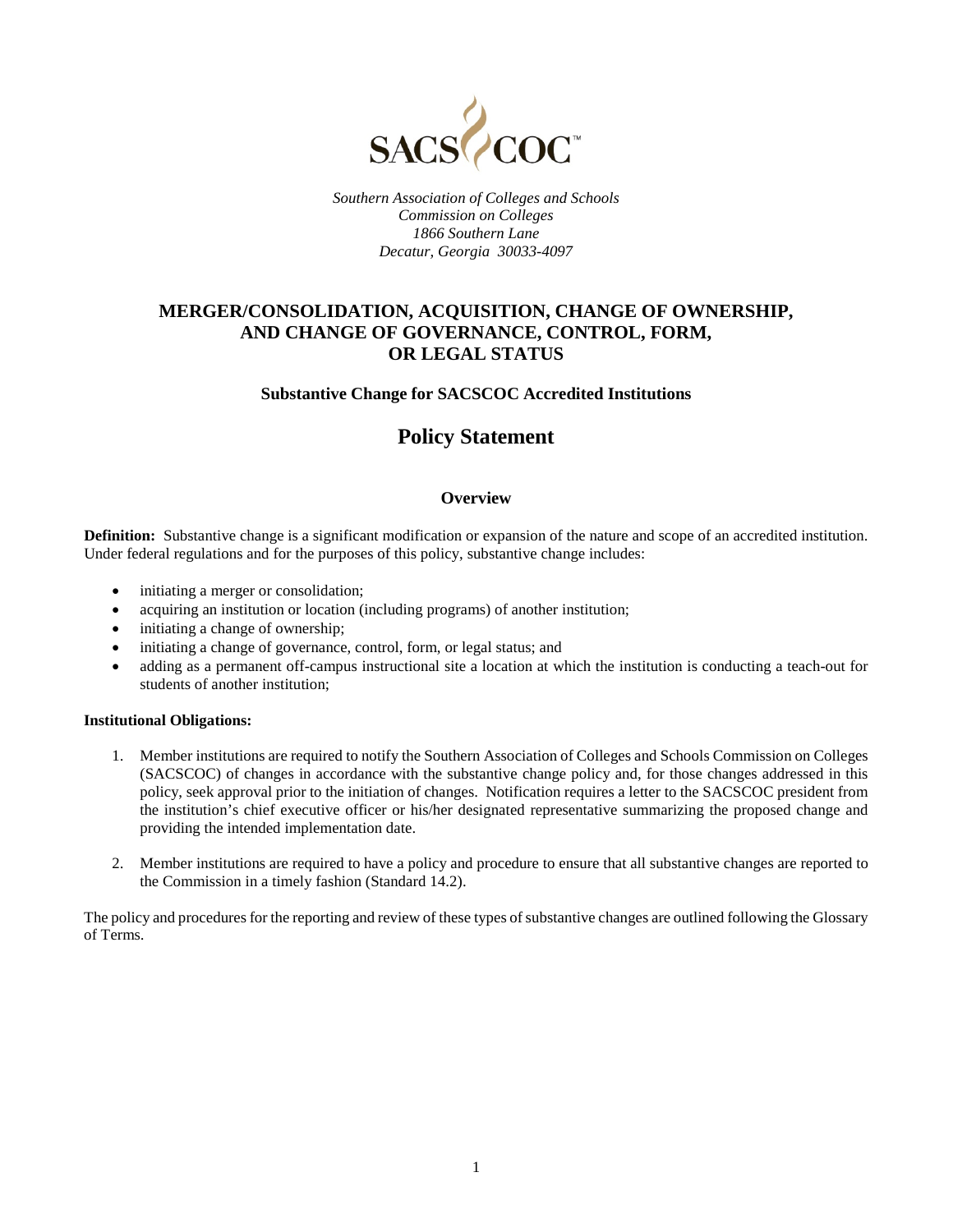# **Contents**

| <b>The Policy</b>                                               |  |
|-----------------------------------------------------------------|--|
|                                                                 |  |
| <b>Procedures</b>                                               |  |
| involving another SACSCOC-accredited institution                |  |
| involving a non SACSCOC-accredited institution/entity           |  |
| <b>Appendices</b>                                               |  |
|                                                                 |  |
| Campuses Involved in the Merger/Consolidation or<br>Acquisition |  |
|                                                                 |  |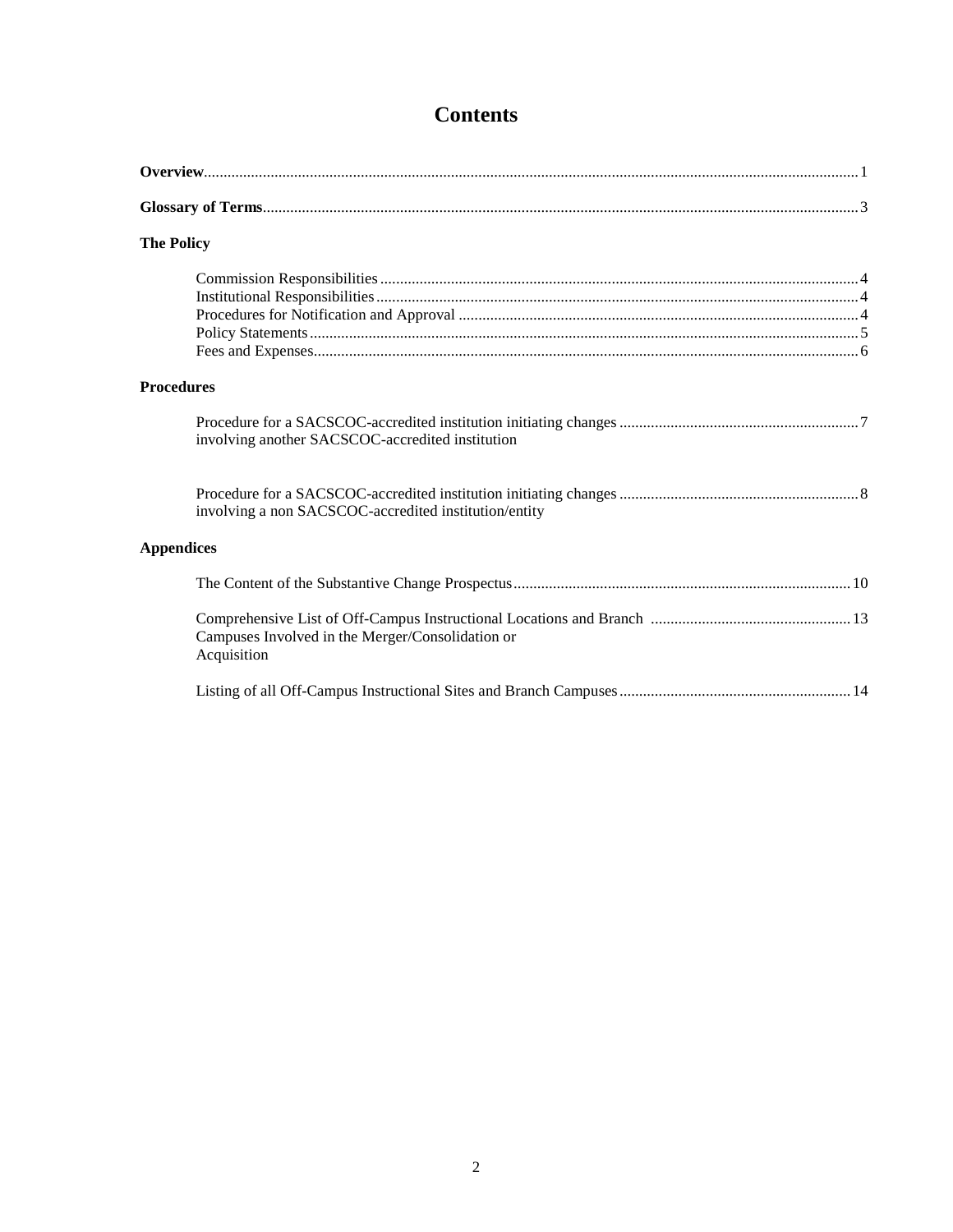# **Glossary of Terms**

**Acquisition** – the transfer of all or a part of an institution's assets – including off-campus instructional sites and any program(s) affiliated with those sites – to another institution. If an institution is acquiring only a program or programs – without acquiring any related off-campus instructional sites – please see the SACSCOC policy "Substantive Change for SACSCOC Accredited Institutions."

**Assets** – institutional assets include – but are not limited to – land, buildings, off-campus instructional sites, courses, and educational programs.

**Branch campus** – an off-campus instructional site that is geographically apart **and** independent of the main campus of the institution. A location is independent of the main campus if the location is

- permanent;
- offers courses in educational programs leading to a degree, certificate, or other recognized educational credential;
- has its own faculty and administrative or supervisory organization; **and**
- has its own budgetary and hiring authority.

**Change of legal status, governance, control, or form** – a change of corporate form, governance structure, or conversion, including, but not limited to, change from Limited Partnership to Corporation, from Limited Liability Corporation to Corporation, from a Not-for Profit Corporation to a For-Profit Corporation, a private to a public, a Not-for Profit Corporation controlled by members to one controlled by its Board of Directors, significant change in the size of the institution's governing board.

**Change of ownership** – the sale or transfer to a new owner of all, or a substantial portion, of the institution's assets.

**Degree completion program** – a program typically designed for a non-traditional undergraduate population such as working adults who have completed some college-level course work but have not achieved a baccalaureate degree. Students in such programs may transfer in credit from courses taken previously and may receive credit for experiential learning. Courses in degree completion programs are often offered in an accelerated format or meet during evening and weekend hours, or may be offered via distance learning technologies.

**Educational program** – a coherent course of study leading to the awarding of a credential *(i.e*., a degree, diploma or certificate).

**Off-campus instructional site (location) –** a location physically apart from an institution's sole main campus at which instruction is delivered. Off-campus instructional sites may include branch campuses.

**Merger/Consolidation** – the combination or transfer of the assets of at least two distinct institutions (corporations) to that of a newly-formed institution (corporation). In either case, only one educational institution remains. Examples include two or more SACSCOC institutions consolidating to form a new institution or an institution accredited by SACSCOC acquiring all of the assets of a non-accredited institution. (See also change of ownership.)

**Notification** – a letter from an institution's chief executive officer, or his/her designated representative, to the SACSCOC President summarizing a proposed change, providing the intended implementation date, and listing the complete physical address (if the change involves the initiation of an off-campus instructional site).

**Teach-out agreement** – a written agreement between institutions providing equitable treatment of students and reasonable opportunities for students to complete programs of study if an institution, or an institutional location providing fifty percent or more of at least one program, closes before all enrolled students have completed their program of study. Teach-out agreements require SACSCOC approval prior to implementation.

**Teach-out plan** – an institution's written plan providing equitable treatment of students if an institution, or an institutional location providing fifty percent or more of at least one program, closes before all students have completed their programs of study. This plan may include, if required by the institution's accrediting agency, a teach-out agreement between institutions. Teach-out plans must be approved by SACSCOC prior to implementation.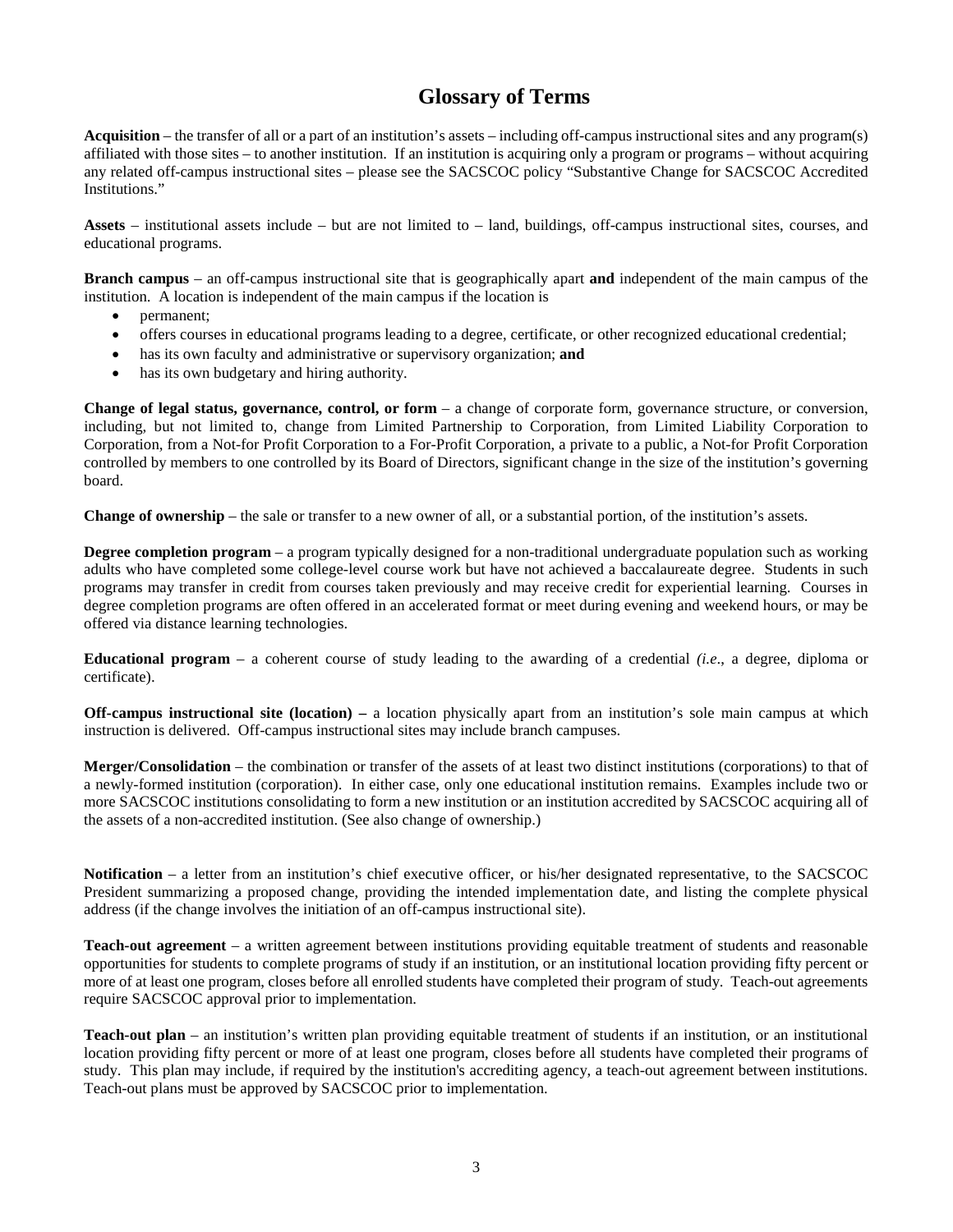# **The Policy**

## *Commission Responsibilities*

The Southern Association of Colleges and Schools Commission on Colleges (SACSCOC) accredits an entire institution and its programs and services, wherever they are located or however they are delivered. It is responsible for reviewing all substantive changes that occur between an institution's decennial reviews to determine whether or not the change has affected the quality of the total institution and to assure the public that all aspects of the institution continue to meet defined standards.

SACSCOC is recognized by the U.S. Department of Education as an agency whose accreditation enables its member institutions to seek eligibility to participate in Title IV programs. To maintain its recognition with the U.S. Department of Education, SACSCOC has incorporated federal requirements into its substantive change policy and procedures. Some of those requirements expect an institution to seek approval prior to the initiation of a substantive change so that the change can be included in the institution's scope of accreditation. All mergers/consolidations, acquisitions, changes of ownership, and changes of governance, control, form, or legal status require prior approval.

## *Institutional Responsibilities*

The institution is responsible for following the substantive change policy and procedures and for informing the Commission of such changes. If an institution is unclear as to whether a change is substantive in nature, it should email or call Commission staff for consultation. SACSCOC accredits institutions, not systems. *While a system may provide the Commission with important information regarding changes planned or underway at its institutions, each institution is expected to follow the reporting requirements of the substantive change policy.* 

## *Procedures for Notification and Approval*

The types of substantive change referred to in this policy all require similar notification and approval procedures as indicated below:

| <b>Type of Change</b>                                                                                                                   | <b>Prior</b><br><b>Notification</b><br><b>Required</b> | <b>Prior</b><br>Approval<br><b>Required</b> | Documentation and Time Frame for<br><b>Contacting SACSCOC</b>              | <b>Site Visit</b><br><b>Required</b> |
|-----------------------------------------------------------------------------------------------------------------------------------------|--------------------------------------------------------|---------------------------------------------|----------------------------------------------------------------------------|--------------------------------------|
| Initiating a<br>merger/consolidation with<br>another institution                                                                        |                                                        |                                             |                                                                            |                                      |
| Acquiring assets, including<br>programs and sites, from<br>another institution or entity                                                | $Yes - at least 6$                                     |                                             | Cover Sheet<br><b>Institutional Summary Form</b><br>Prospectus             |                                      |
| Changing governance,<br>ownership, control, or legal<br>status of an institution                                                        | months before<br>review date                           | Yes                                         | (See Appendix in this Policy)<br>Due dates:<br>March 15 (for June review); | Yes                                  |
| Adding a permanent location<br>at a site where the institution is<br>conducting a teach-out for<br>students from another<br>institution |                                                        |                                             | September 1 (for December review)                                          |                                      |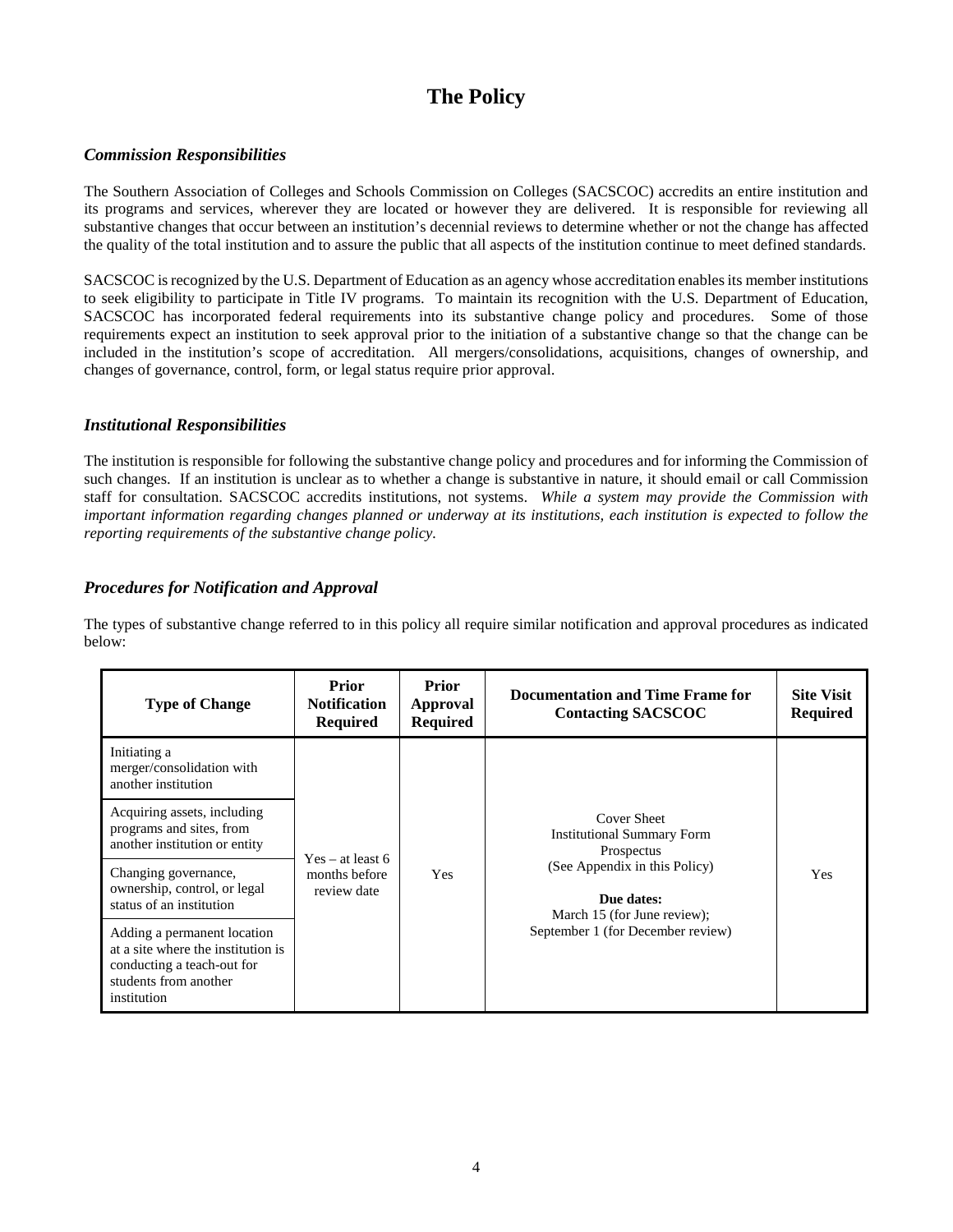## *Policy Statements Regarding These Substantive Changes*

- 1. The Commission's substantive change policy applies only to accredited institutions. Applicant and candidate institutions may not initiate substantive change.
- 2. Failure to comply with the *Principles* or with procedures referred to in this policy could result in the institution being placed on sanction or being removed from membership.
- 3. All final decisions regarding the accreditation status of an institution are made by the SACSCOC Board of Trustees, except for those that are appealable. Denial of substantive change and the imposition of sanctions are not appealable actions. An institution that fails to gain approval of the substantive change may resubmit a revised prospectus or application following the guidelines and time frames described in this procedure.
- 4. An accredited institution in the appeals process or in litigation with SACSCOC is not eligible for consideration of substantive change.
- 5. A SACSCOC-accredited institution whose proposal for change is not approved by the SACSCOC Board of Trustees shall maintain its separately accredited status with the Commission. However, if the institution continues with the change after denial of approval, it may be placed on sanction or removed from membership.
- 6. An institution may withdraw its prospectus/application or may discontinue substantive change at any time during the review process by submitting a formal letter of withdrawal to the President of SACSCOC.
- 7. Once an institution submits its prospectus or application and the document is reviewed by either the Committee on Compliance and Reports or by Commission staff, any information included therein that indicates possible noncompliance with any of the standards in the *Principles of Accreditation* may lead the Commission to a further review of the institution, even if the prospectus is withdrawn or approval of the change is denied.
- 8. If an institution fails to report or to receive approval of one of these types of substantive change prior to its implementation, both the prospectus and the issue of late submission will be referred to SACSCOC Board of Trustees for action.
- 9. The prospectus for an institution planning a merger/consolidation; change of ownership; and change of legal status, governance or form of control will automatically be referred to the SACSCOC Board of Trustees for approval.
- 10. The prospectus for a SACSCOC-accredited institution acquiring an educational program, an off-campus instructional site, or adding a permanent location at a site where the institution is conducting a teach out will be referred to the SACSCOC Board of Trustees for approval.
- 11. If an institution fails to follow SACSCOC substantive change policy and procedures, it may lose its Title IV funding or be required by the U.S. Department of Education to reimburse money received by the institution related to the substantive change. In addition, the institution's case may be referred to SACSCOC Board of Trustees for the imposition of a sanction or for removal from membership.
- 12. Substantive changes that include a merger/consolidation, acquisitions of institutions, or change of ownership normally affect an institution's cycle of reaffirmation of accreditation. A change of governance, legal control, form, or governance may affect the reaffirmation cycle. Acquiring a program or site from another institution will normally not affect an institution's reaffirmation cycle.
- 13. In accordance with federal and SACSCOC policy, extensive substantive changes by an institution may accelerate the date for the institution's next reaffirmation. Examples of triggers for an accelerated reaffirmation include the following changes: proliferation of off-campus instructional sites, frequent mergers/consolidations or changes of ownership, significant increases in enrollments, or rapid proliferation of new educational programs.
- 14. If an institution has filed bankruptcy, SACSCOC will require any institution or organization acquiring the assets of the SACSCOC-accredited institution in bankruptcy to apply independently for accreditation.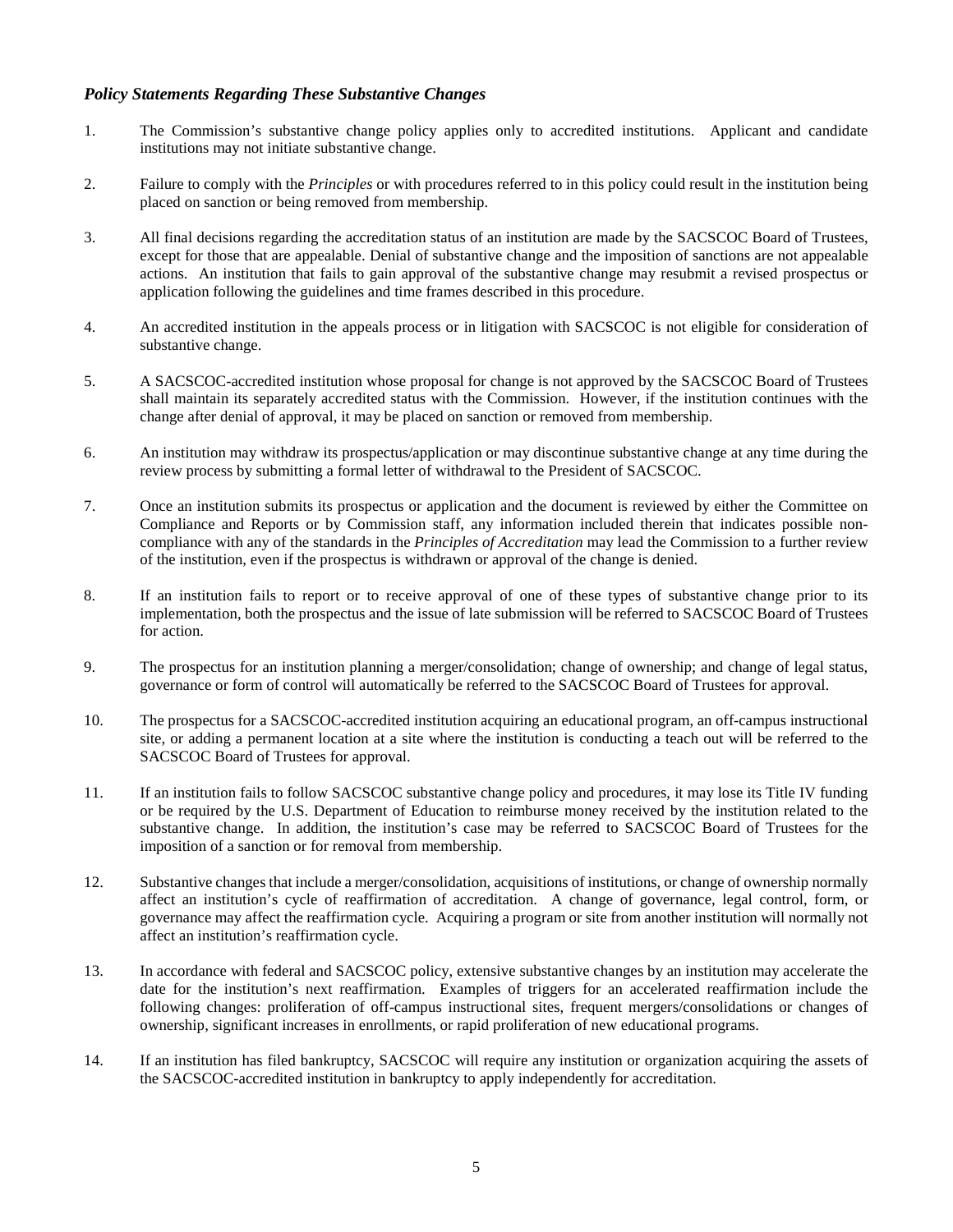#### *Fees and Expenses*

- 1. The following fees will be assessed to institutions for the review of an application or prospectus:
	- \$500 For an institution seeking review of a substantive change prospectus
	- \$500 Per SACSCOC member institution for a substantive change involving multiple institutions
	- \$7,500 Per non-SACSCOC member institution for a substantive change involving multiple institutions. The SACSCOC accredited institution(s) are responsible for ensuring payment.
- 2. Fees related to Substantive Change Committee visits

In addition to the fee assessed for reviewing the substantive change prospectus, the following fees will be assessed to an institution hosting a Substantive Change Committee visit:

The actual cost of the committee (Includes travel, lodging, food, Incidental Fee for each reviewer, and related expenses), *and*

An administrative fee for Substantive Change Committees: \$2,000

The institution will be billed the total following the conclusion of the committee's evaluation activities.

#### *Document History*

*Revised for the Principles of Accreditation, February 2004 Revised: Commission on Colleges, December 2006 Adopted: Commission on Colleges, June 2008 Revised: Board of Trustees, June 2009 Revised: SACSCOC Board of Trustees, June 2011, June 2012, December 2015 Updated: May 2016 Edited: July 2016 Revised: SACSCOC Board of Trustees: June 2018, December 2018*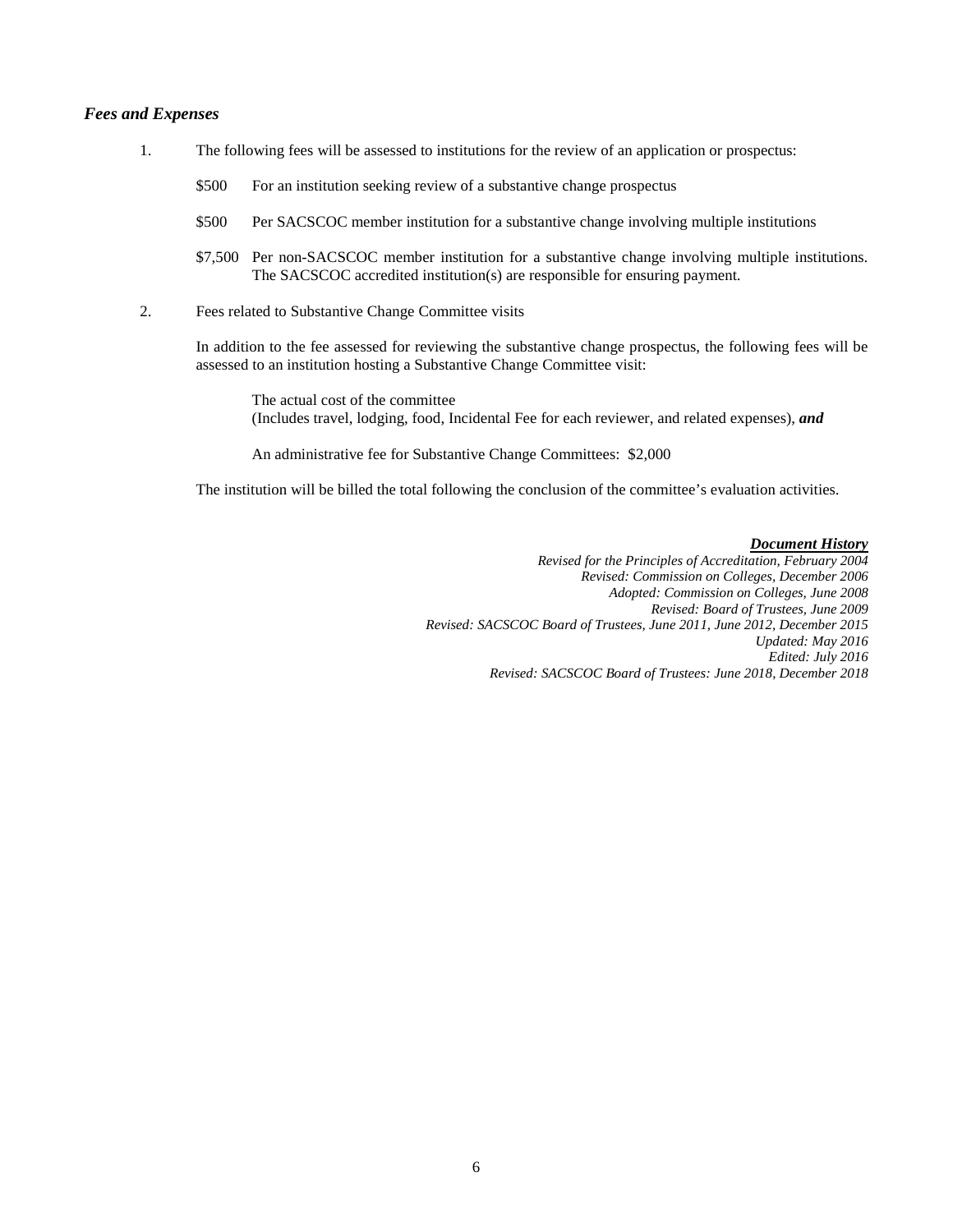# **Procedures**

SACSCOC follows two procedures pertaining to the review and approval of merger/consolidation, the acquisition of a program/site, change of ownership, or a change of legal status, governance, form, and control.

### **1. Procedure for a SACSCOC-accredited institution initiating changes involving another SACSCOC-accredited institution: Merger/consolidation; acquisition; change of ownership; and change in governance, control, form, or legal status**

Time of Notification: The chief executive officer(s) of the member institutions undergoing the change must provide written notification of the change to the President of SACSCOC six months in advance of the intended date of review of the change by the SACSCOC Board of Trustees. Upon notification, the President of SACSCOC will ask the institution(s) involved to submit a combined written prospectus.

Submission of the Prospectus: The SACSCOC Board of Trustees meets in June and in December. The prospectus for substantive change must be submitted to the Commission office by **March 15** for consideration at the Board's June meeting, and by **September 1** for consideration at the December meeting. The institution must include the required cover sheet that stipulates the planned implementation date. The institution must also include an Institutional Summary Form that fully describes the programs and locations of programs that will be offered by the newly-formed institution and indicate which of the institutions had been responsible for the locations and programs listed prior to the intended merger. The prospectus must describe how each institution plans to continue to meet the *Principles* while implementing the change. *(Please refer to the Appendix for information to be included in the prospectus.)* **Four** copies of the prospectus should be submitted to the President of SACSCOC in print form or on a flash drive.

Review Process: The SACSCOC President will forward the institution's prospectus to the SACSCOC Board of Trustees. If the prospectus is accepted, the Board will approve the change effective the date specified in the prospectus, which cannot exceed 30 days after approval by the SACSCOC Board of Trustees. The Board also will authorize the appointment of a Substantive Change Committee to visit the institution. The Committee will be charged with determining the institution's ongoing compliance with the *Principles of Accreditation* following the initiation of the change. In preparation for this visit, the institution will complete the appropriate substantive change documentation template which cites relevant Core Requirements and Standards. The template is available on the SACSCOC website [\(www.sacscoc.org\)](http://www.sacscoc.org/) under "Substantive Changes." The institution's SACSCOC staff representative will inform the institution of the composition and schedule for the Committee.

The Substantive Change Committee visit will occur within six months after the implementation date. The report of the Substantive Change Committee, together with the response of the institution to any recommendations contained in that report, will be reviewed by the SACSCOC Board of Trustees. Following review, the Board will (1) continue the new institution in accreditation, with or without a monitoring report or (2) impose sanctions for failure to maintain compliance with the *Principles*. If the Board of Trustees determines that the substantive change adversely affects the institutions' continued compliance with the *Principles of Accreditation*, the accreditation of member institutions involved will be placed in jeopardy.

If SACSCOC Board does not approve the prospectus for the change and the institutions do not proceed with the change, the SACSCOC-accredited institutions will maintain their separately accredited status. A new prospectus may be submitted for future Board review. However, if the institutions continue with the change without prior approval, accreditation of the institutions involved will be placed in jeopardy.

Initial Accreditation Date: The initial accreditation date for the newly-merged/consolidated institution will be the date of the SACSCOC Board of Trustees' action to approve the substantive change.

Changes to the Reaffirmation Cycle: The newly-merged/consolidated institution will be required to achieve reaffirmation of accreditation within five years following the Commission's action to approve the change. The institution will then maintain the normal ten-year reaffirmation cycle. A change of governance, control, or legal status may alter the reaffirmation cycle as determined by the SACSCOC Board of Trustees. Acquiring a limited number of programs and/or off-campus instructional sites will normally not affect an institution's reaffirmation cycle.

In cases where the lead institution – as designated in the prospectus – has successfully received reaffirmation of accreditation within the preceding three (3) years of SACSCOC Board approval of the merger, then the newly-merged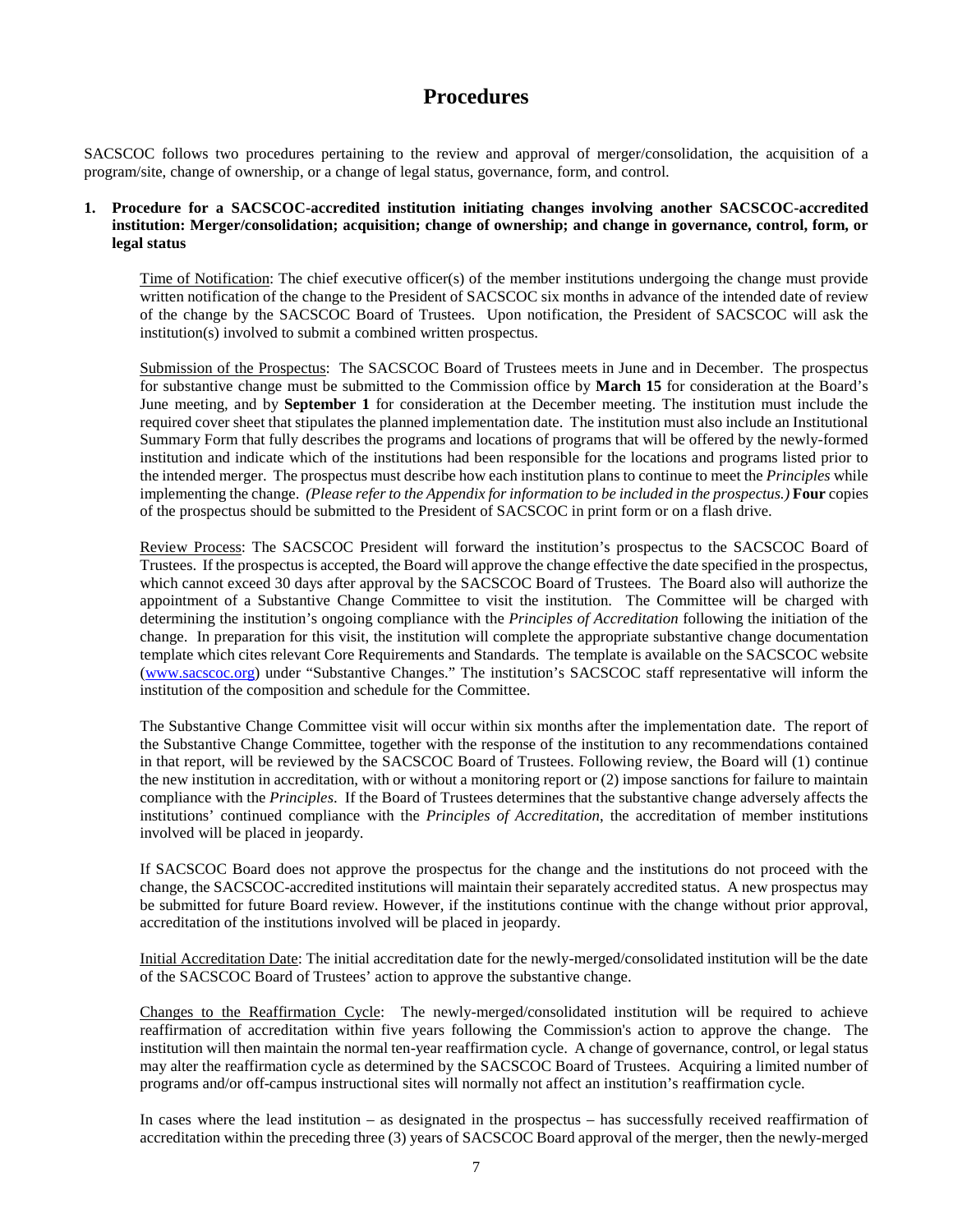institution will maintain the lead institution's reaffirmation of accreditation cycle. In these cases, the resulting institution will be required to submit a Fifth-Year Interim Report along with its reaffirmation class; however, the institution will not be required to submit a QEP Impact Report as part of its Fifth-Year Interim Report.

## **2. Procedure for a SACSCOC-accredited institution initiating changes involving a non SACSCOC-accredited institution: Merger/consolidation; acquisition; change of ownership; and change in governance, control, form, or legal status**

Time of Notification: The chief executive officer of the SACSCOC-accredited institution affected by any of these changes must provide written notification of the change to the President of SACSCOC six months in advance of the intended date of review by the SACSCOC Board of Trustees. Upon notification, the President of SACSCOC will ask the SACSCOC member institution to submit a written prospectus.

Submission of the Prospectus: The SACSCOC Board of Trustees meets in June and in December. The prospectus for substantive change must be submitted to the Commission office by **March 15** for consideration at the June meeting, and by **September 1** for consideration at the December meeting. The institution must include the required cover sheet that stipulates the planned implementation date. The institution must also include an Institutional Summary Form that fully describes the programs and locations of programs that will be offered by the newly-formed institution and indicate which of the institutions had been responsible for the locations and programs listed prior to the intended merger. The prospectus must describe how the member institution plans to continue to meet the *Principles* while implementing the change. *(Please refer to the Appendix to this Policy for information to be included in the prospectus.)* **Four** copies of the prospectus should be submitted to the President of SACSCOC in print form or on a flash drive.

Review Process: Upon receipt of the prospectus, the President of SACSCOC will refer it to the SACSCOC Board of Trustees for review. Following review, the Board will take one of the following actions:

- 1. Accept the prospectus and authorize the appointment of a Substantive Change Committee to visit the institution within 6 months.
- 2. Deny acceptance of the prospectus. The reason for denial of approval may be caused by an institution's current non-compliance with a Standard. Consequently, denial may be accompanied by monitoring or imposition of a sanction.
- 3. Defer action to the next Board meeting, pending submission of additional information.

If the prospectus is accepted, the institutions may begin implementation of the substantive change. During this time, the accreditation status of the SACSCOC-accredited member institution will remain unchanged until after the substantive change has been approved by the SACSCOC Board of Trustees.

A Substantive Change Committee visit will occur within six months after its authorization. When a Substantive Change Committee is authorized, it is charged with determining the institution's ongoing compliance with the *Principles of Accreditation* following the initiation of the change. In preparation for this visit, the institution will complete the appropriate substantive change documentation template, which cites relevant Core Requirements and Standards. The template is available on the SACSCOC website [\(www.sacscoc.org\)](http://www.sacscoc.org/) under "Substantive Changes." The institution's SACSCOC staff representative will inform the institution of the composition and schedule for the Committee.

The report of the Substantive Change Committee, together with the response of the member institution to any recommendations contained in that report, shall be reviewed by the SACSCOC Board of Trustees. The Board has the options to (1) approve the substantive change, (2) deny the approval of the change, or (3) defer action.

If the Board does not approve the substantive change following the visit by the Substantive Change Committee and the SACSCOC-accredited institution does not proceed with the change, the SACSCOC-accredited institution will maintain its separately accredited status. A new prospectus may be submitted for future Board review. However, if the member institution continues with the change without prior or final approval, accreditation of the institution involved will be placed in jeopardy.

Initial Accreditation Date: The initial accreditation date for the newly-merged/consolidated institution will be the date of the SACSCOC Board of Trustees' action to approve the substantive change.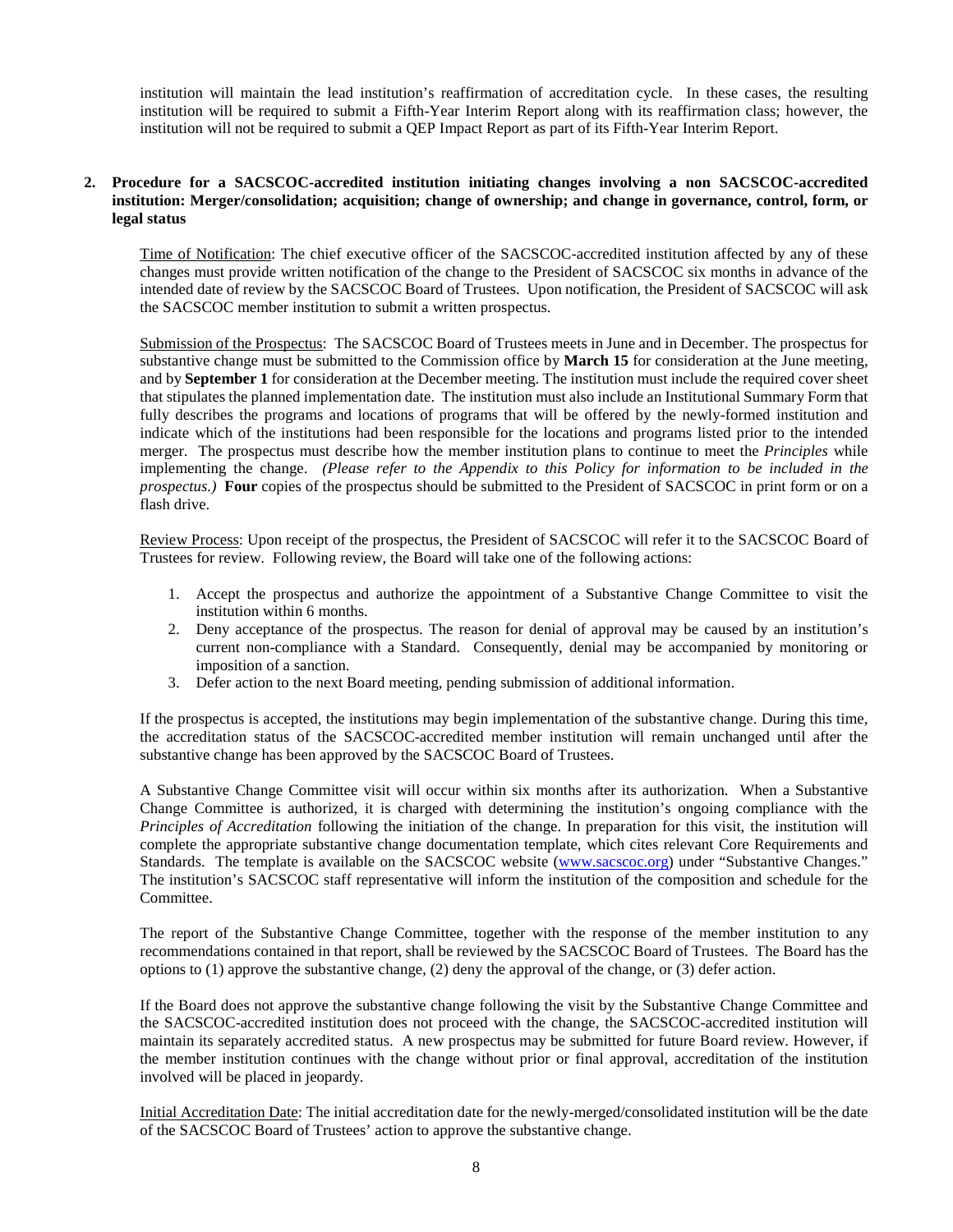Changes to the Reaffirmation Cycle: The newly-merged/consolidated institution will be required to achieve reaffirmation of accreditation within five years following the Commission's action to approve the change. The institution will then maintain the normal ten-year reaffirmation cycle. A change of governance, control, or legal status may alter the reaffirmation cycle as determined by the SACSCOC Board of Trustees. Acquiring a limited number of programs and/or off-campus instructional sites will normally not affect an institution's reaffirmation cycle. If the Board determines that the substantive change adversely affects an institution's continued compliance with the *Principles of Accreditation*, the accreditation of the institution involved will be placed in jeopardy.

#### **Preparation for a Substantive Change Committee Visit**

When a Substantive Change Committee is authorized, it is charged with determining the institution's compliance with the Principles of Accreditation following the initiation of the change. The visit will occur within six months after initiation of the change. In preparation for this visit, the institution will complete the appropriate substantive change documentation template, which cites relevant Core Requirements, Comprehensive Standards and Federal Requirements. The template is available on the SACSCOC website (www.sacscoc.org) under "Substantive Changes". The institution's SACSCOC staff representative will inform the institution of the composition and schedule for the Committee.

#### **Options of the SACSCOC Board of Trustees Following Review by a Substantive Change Committee**.

The report of the Substantive Change Committee, together with the response of the institution to any recommendations contained in that report, will be reviewed by the Board of Trustees. The Board may take one of the following actions:

- 1. Approve the substantive change (if the prospectus was only accepted) and continue the institution in accreditation, with or without a monitoring report
- 2. Continue the institution in accreditation (if the substantive change was approved following review of the prospectus), with or without a monitoring report
- 3. Continue the institution in accreditation, impose a sanction, and request a monitoring report, with/without a special committee visit (mandatory visit if placed on Probation)
- 4. Remove the institution from membership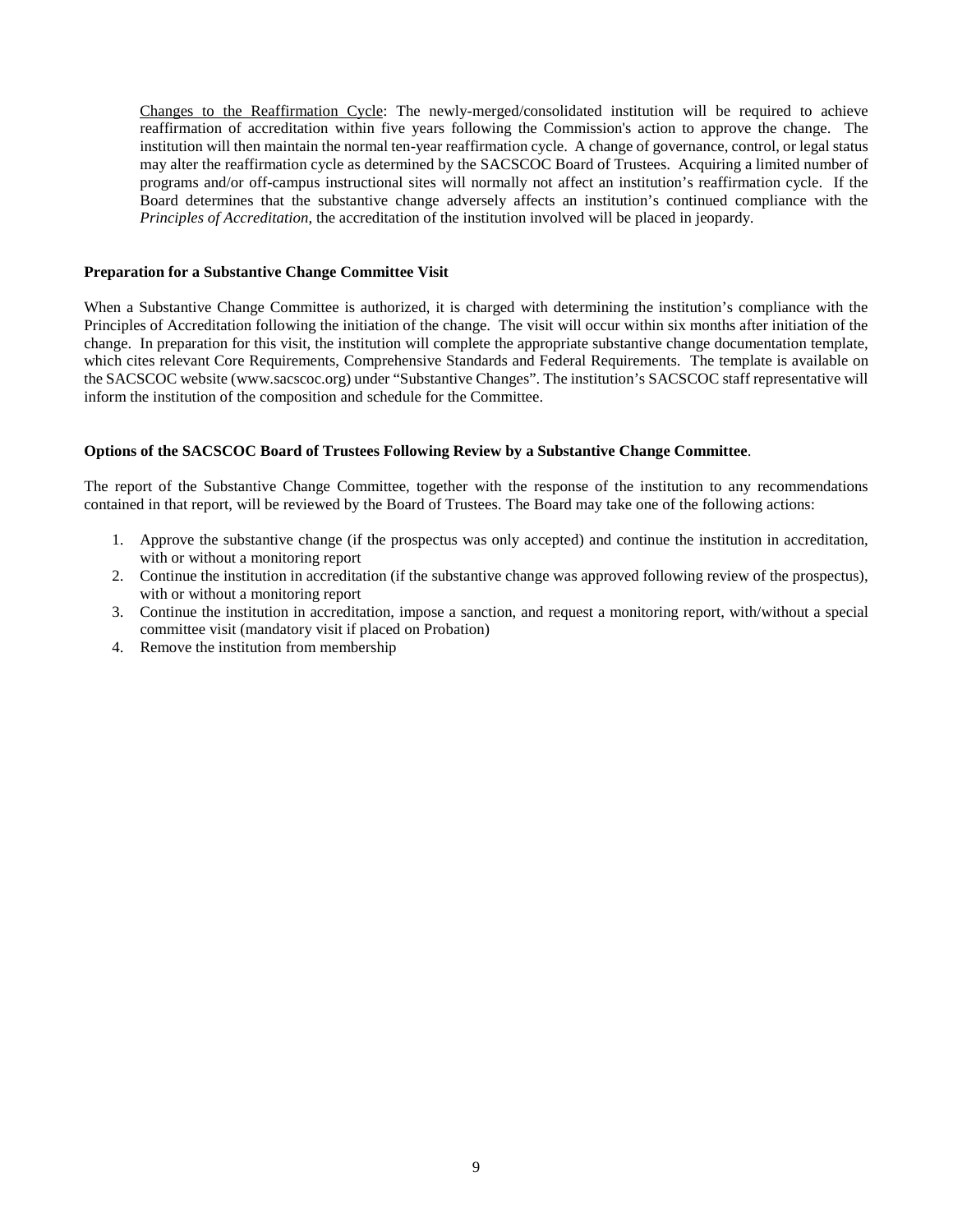## **APPENDIX**

## **The Substantive Change Prospectus**

Use this information to determine the content and process for submitting a prospectus for a mergers/consolidation; acquisition; change of ownership; or change of governance, control, form, or legal status.

#### **The prospectus must be accompanied by a completed [Cover Sheet.](http://www.sacscoc.org/forms/principle/subchange/Substantive_Change_Cover_%20Sheet.pdf)**

*Submit four copies of the prospectus, the cover sheet, and all supporting documents. The prospectus will be reviewed by the SACSCOC Board of Trustees.* The prospectus and supporting documents may be submitted on paper or flash drive. *Documents will not be accepted via e-mail.* The prospectus includes a concisely worded narrative with the information specified in this Appendix. A prospectus may not exceed *25 pages* exclusive of appendices**.** SACSCOC reserves the right to amend the requirements outlined below for certain types of changes.

SACSCOC will accept documentation submitted for approval to a system or state coordinating or governing board provided all required prospectus content is included and includes an index correlating the submitted materials with the corresponding information required in a prospectus. Faculty qualifications, however, must be documented using the [Faculty Roster form.](http://www.sacscoc.org/forms/principle/FacultyRosterForm.doc)  Curricula vitae in lieu of a faculty roster will not be accepted.

The following guidelines are generic; each prospectus should be tailored to focus on the specific change being proposed. However, each section identified below must be included in the prospectus.

#### *1. ABSTRACT (limit to one page or less)*

Describe the proposed change, the location, the projected implementation date and factors affecting the implementation date, and the organizational structure of the current institution. The implementation date in the prospectus shall be the official effective date of change approved by the SACSCOC Board of Trustees. This date should take into consideration the proposed date of approval by the Commission's Board, the date of approval by the institution's governing board, and USDE reporting timelines affecting Title IV funding. For merger/consolidation or acquisition, designate the lead institution.

#### *2. BACKGROUND INFORMATION*

Provide a clear statement of the nature and purpose of the change in the context of the institution's mission and goals. Provide evidence of the legal authority for the change (if authorization is required by the governing board or the state); if no governing board or state authorization is required, explain that in the narrative.

## *3. ASSESSMENT OF NEED AND PROGRAM PLANNING/APPROVAL*

Briefly discuss the rationale for the change, including an assessment of need; evidence of inclusion of the change in the institution's ongoing planning and evaluation processes; and documentation that faculty and other groups were involved in the review and approval of the change, where appropriate.

#### *4. DESCRIPTION OF THE CHANGE*

Provide a description of the proposed change, including any change in degree-granting authority. Provide an organizational chart for the proposed change. Describe the current governing board and the new governing board, listing the rosters for both. The rosters should provide titles, board members' occupations and affiliations, and current term. Describe the current and proposed authority of the Board and address committees of the Board. Explain the role of current owners/board members in the proposed change. Provide the current and proposed conflict of interest and board dismissal statements. Describe any differences in administrative oversight of programs or services. Describe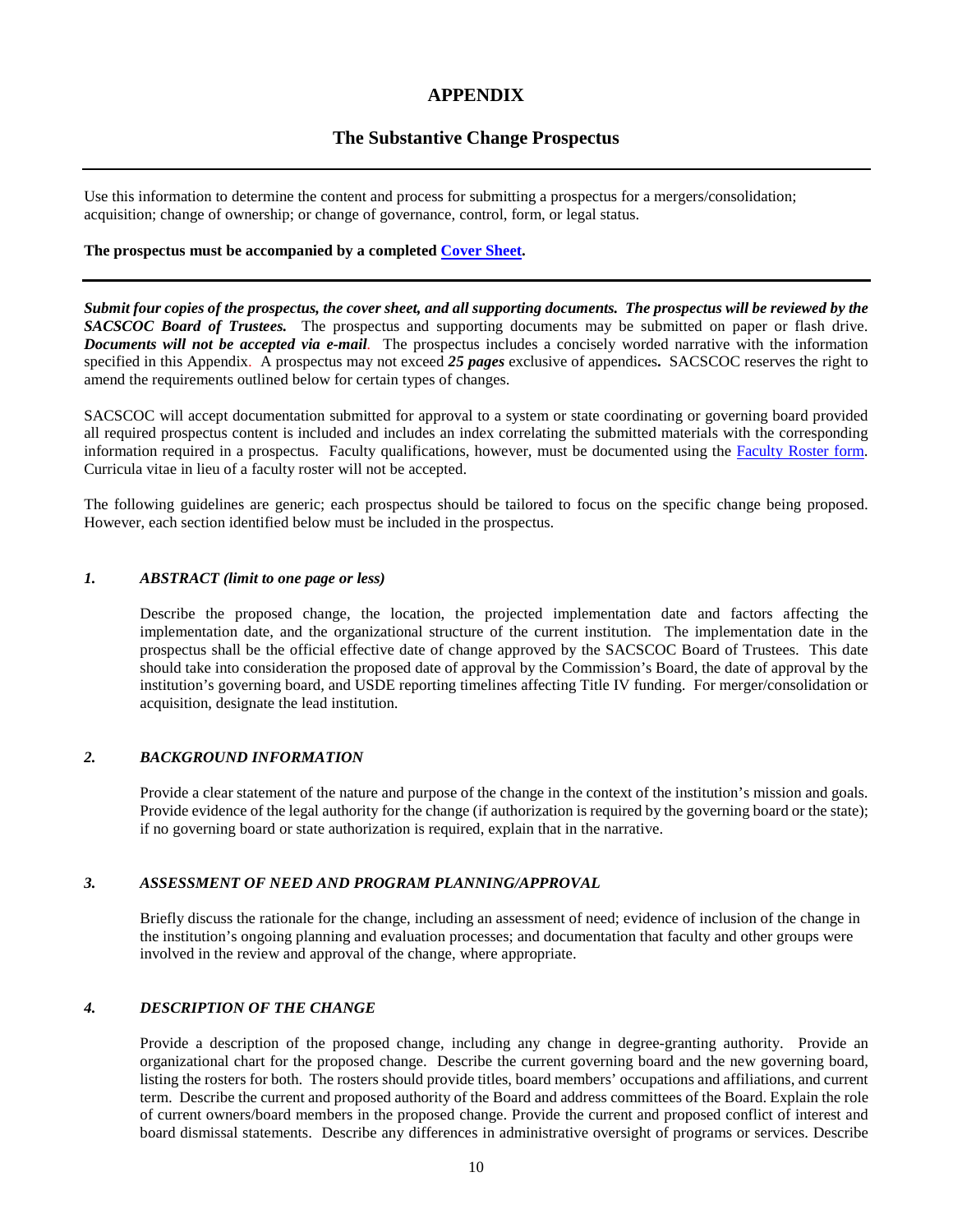any new foundations that will be established as the result of the change and the foundation's role in governance, if any. Describe how the change affects current foundations.

### *5. FACULTY*

Provide a narrative with supporting evidence that the number of full-time faculty members is adequate to support programs. Describe the impact of the proposed change on faculty and faculty workload. If the institution is merging with a non-SACSCOC institution, provide a complete roster (using the [Faculty Roster form](http://www.sacscoc.org/forms/principle/FacultyRosterForm.doc) at *[www.sacscoc.org](http://www.sacscoc.org/)* under "Substantive Changes") of the non-SACSCOC faculty to be added to the institution's faculty, including a description of those faculty members' academic qualifications and other experiences relevant to the courses to be taught. NOTE: Depending on the nature of the substantive change, it may be appropriate to provide additional faculty details.

#### *6. LIBRARY AND LEARNING RESOURCES*

As appropriate to the change, describe library and learning resources, in general as well as specific to the program, site, or institution, as warranted. Describe the staffing and services in place to support the change. If reliant upon other libraries, describe those collections and their relevance to the proposed change and include a copy of formal agreements in the appendix. Relative to electronic resources, describe how students and faculty will access information, training for faculty and students in the use of online resources, and staffing and services available to students and faculty. If citing electronic databases accessed through consortial or statewide groups, please describe the discipline-specific suites of resources and not just the name of the consortium (such as Viva, Tex-Share, Galileo, Louis, etc.).

## *7. STUDENT SUPPORT SERVICES*

Provide a description of student support programs, services, and activities—general as well as specific to the change in place to support the change.

#### *8. PHYSICAL RESOURCES*

Provide a description of physical facilities and equipment to support the change. Assess the impact the proposed change will have on physical resources, facilities, and equipment. .

#### *9. FINANCIAL SUPPORT*

Provide a business plan including **all** of the following:

- a. a description of the financial transaction and the effect the transaction has on the net assets of all the institutions or entities involved. In addition, specifically provide details regarding each of the following: (1) liabilities, (2) transfer of assets, (3) future contractual obligations, (4) existing contracts, (5) charitable contributions generated or involved with the transaction, and (6) any other significant factor that will impact financial or physical resources;
- b. a description of financial resources to support the change, including a budget for the first year;
- c. projected revenues and expenditures and cash flow;
- d. the amount of resources going to institutions or organizations for contractual or support services;
- e. the operational, management, and physical resources available for the change.

Provide a contingency plan in case expected resources do not materialize or costs exceed projections.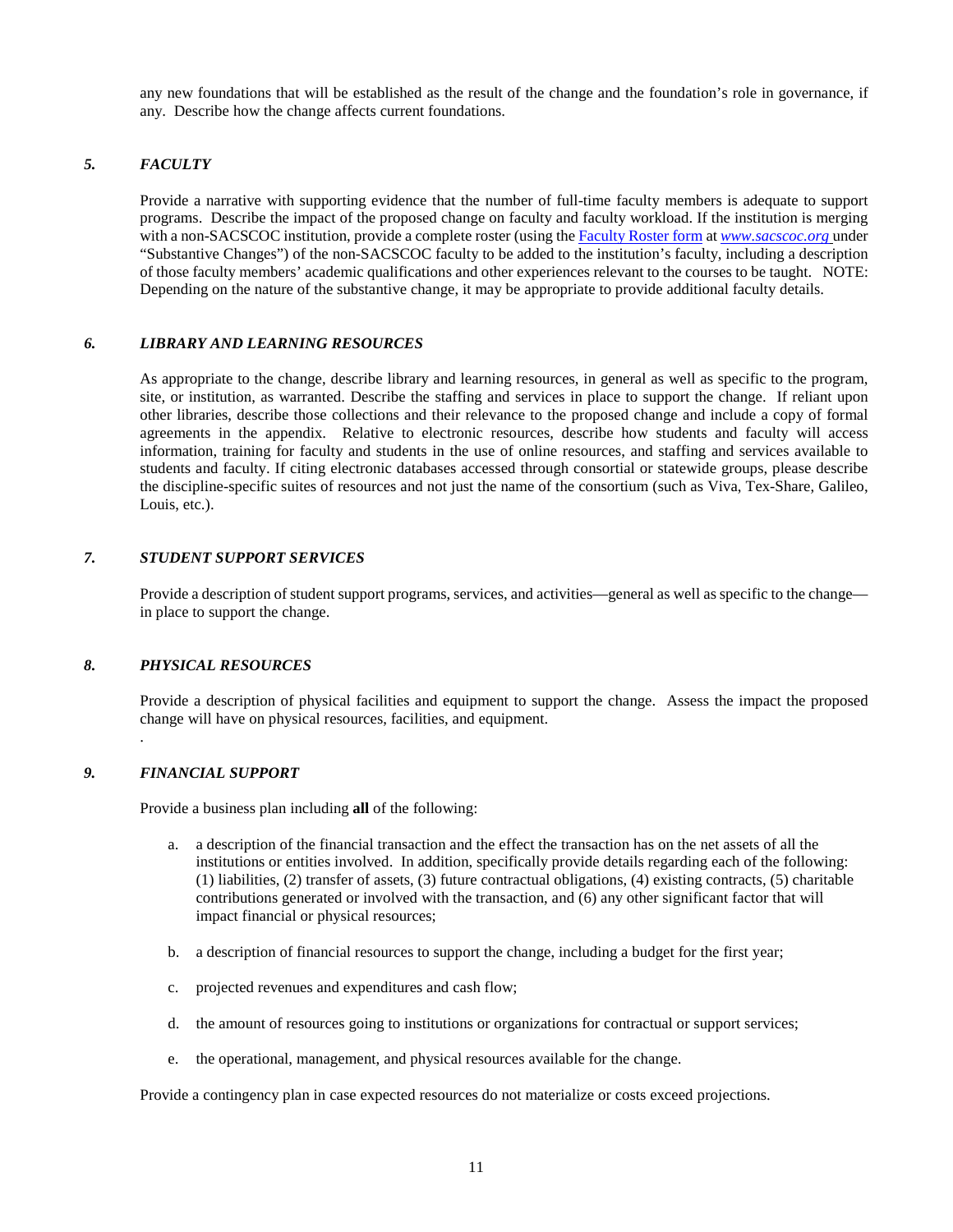**As part of the prospectus, the institution is required to submit financial audit reports for the two most recent fiscal years, and include its most recent financial aid audit.** The most recent year is defined as the fiscal year ending immediately prior to the submission of the prospectus. For a merger/consolidation, acquisition, or change of ownership, the participating institution(s) or entity(ies) are also required to provide the audits as described above. In addition, the institution is required to include a statement of financial position of unrestricted net assets, exclusive of plant assets and plant-related debt, which represents the change in unrestricted net assets attributable to operations for the most recent year.

Include a copy of the institution's Pre-Acquisition Application submitted to USDE, if appropriate for the change, and all documents/correspondence from the institution to USDE and from USDE to the institution pertaining to the reporting of the change.

## *10. EVALUATION AND ASSESSMENT*

Describe how the institution assesses overall institutional effectiveness and the means used to monitor and ensure the quality of the changes. Summarize procedures for systematic evaluation of instructional results, including the process for monitoring and evaluating programs and using the results of evaluation to improve institutional programs, services, and operations. Explain how the change has or will affect the institution's strategic planning including the development of campus master plans.

## *11. APPENDICES*

Provide copies of documents appropriate to the change. For a merger/consolidation or an acquisition, the prospectus must include a complete list of all off-campus instructional sites including branch campuses that will exist *after* the merger/consolidation or acquisition; a template with instructions is provided on the following pages.

*Document History*

*Approved: Executive Council, June 2010 (Separate document previously part of the COC policy "Substantive Change for Accredited Institutions") Revised: SACSCOC Board of Trustees, June 2012 Edited: March 2014 Updated: June 2014; May 2016 Prospectus updated June 2018, July 2019*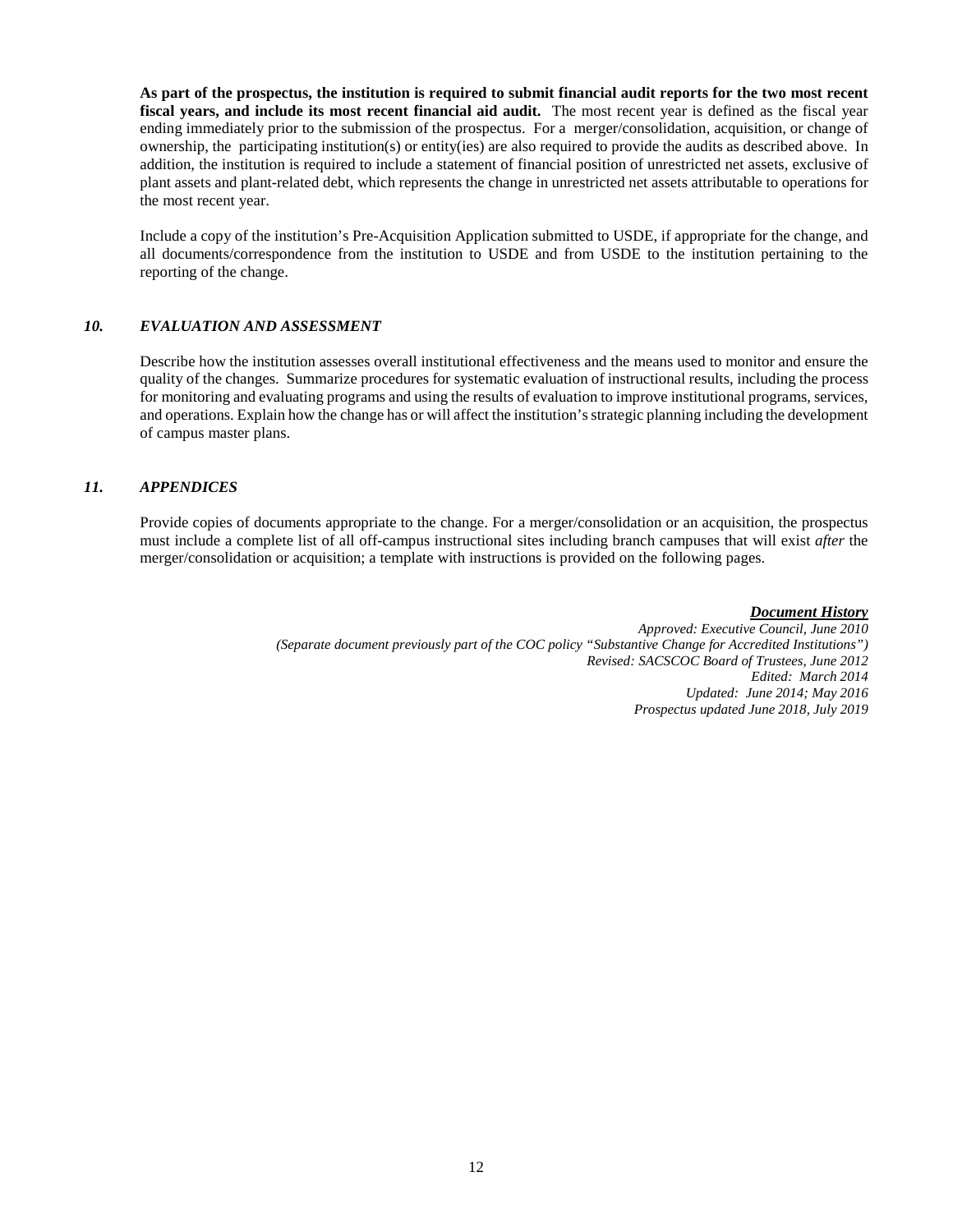## **Comprehensive List of Off-Campus Instructional Locations and Branch Campuses for All Institutions Involved in the Merger/Consolidation/Acquisition**

List **all locations** for all entities involved in the merger/consolidation/acquisition where 50% or more of the credit hours toward a degree, diploma, or certificate can be obtained primarily through traditional classroom instruction. . Report two types of locations: (1) all off-campus instructional sites and (2) all branch campuses. The sites and branch campuses should be reported in accord with the Commission's definitions and the directions as specified below. The new entity approved by the SACSCOC Board of Trustees will include only the sites and campuses listed on this form. The main campus of the consolidated institutions must be identified and all other formerly independent campuses should be listed on the submitted forms (if such sites are to be retained – normally as a branch campus(es)).